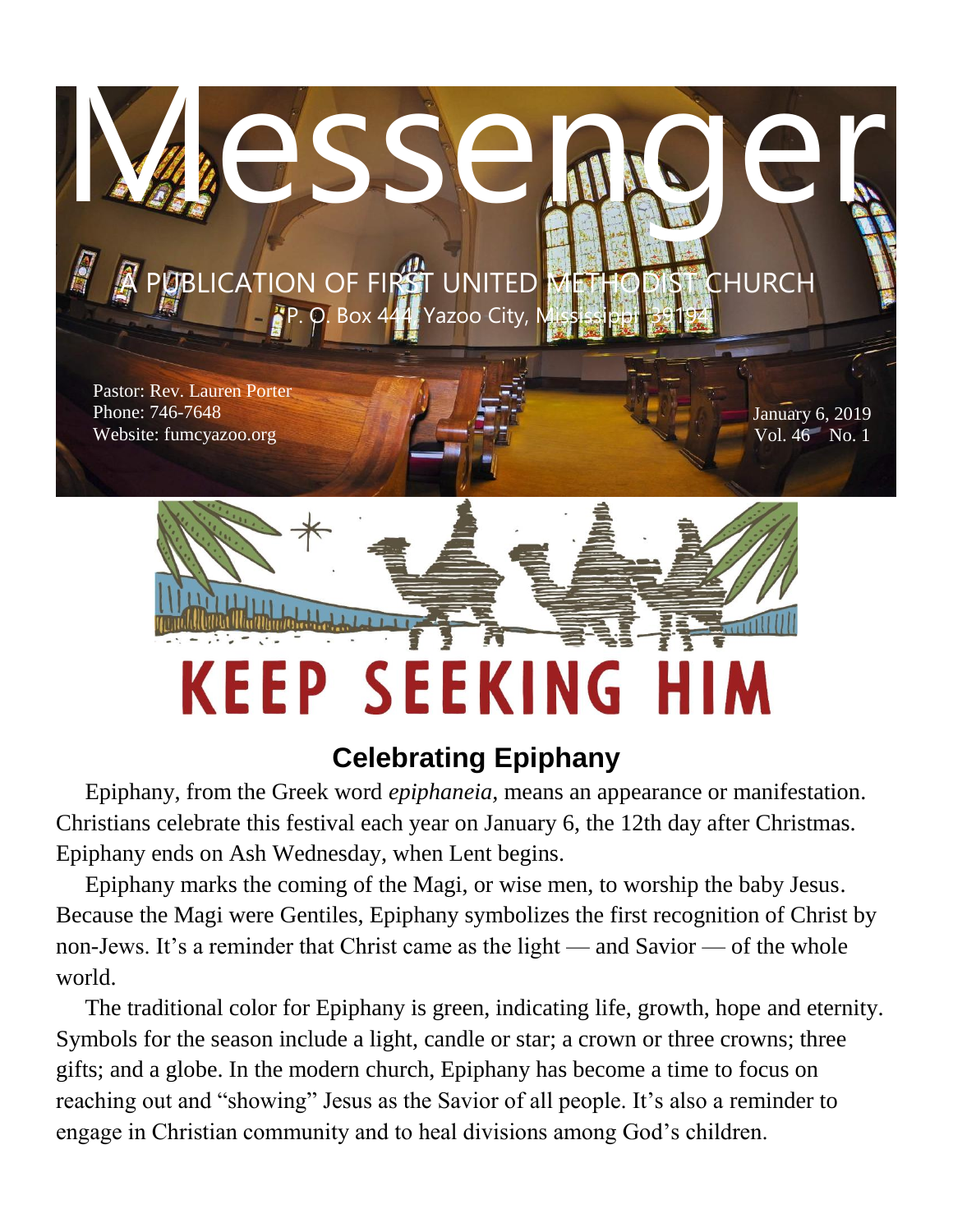## **THIS WEEKS CALENDAR**

### **SUNDAY, JANUARY 6** 9:00 a.m. Come AZ U R Service 9:50 a.m. Sunday School 11:00 a.m. Traditional Service 5:00 p.m. Planet 456 6:00 p.m. Snack Supper 6:30 p.m. Youth **MONDAY, JANUARY 7** 9-12 noon Methodist Market **TUESDAY, JANUARY 8** 6:00 p.m. Ladies Bible Study/Millie's **WEDNESDAY, JANUARY 9** 5:30 p.m. In the Hands of God/Prayer Meeting 6:00 p.m. Chancel Choir 6:15 p.m. Youth Small Group **SATURDAY, JANUARY 12** 9-12 noon Methodist Market



- 6. Jennifer Summers
- 7. Larry Lafferty, Shelby Backstrom
- 9. Sara Beth Wyatt
- 10. Mabel George, Chap Phillips, Brad Phillips
- 11. Will Phillips
- 12. Kirk Coulton, Bobby Thompson

~ ~ ~ ~ ~ ~ ~ ~ ~

## HAPPY ANNIVERSARY

10. Mr. & Mrs. David Arnold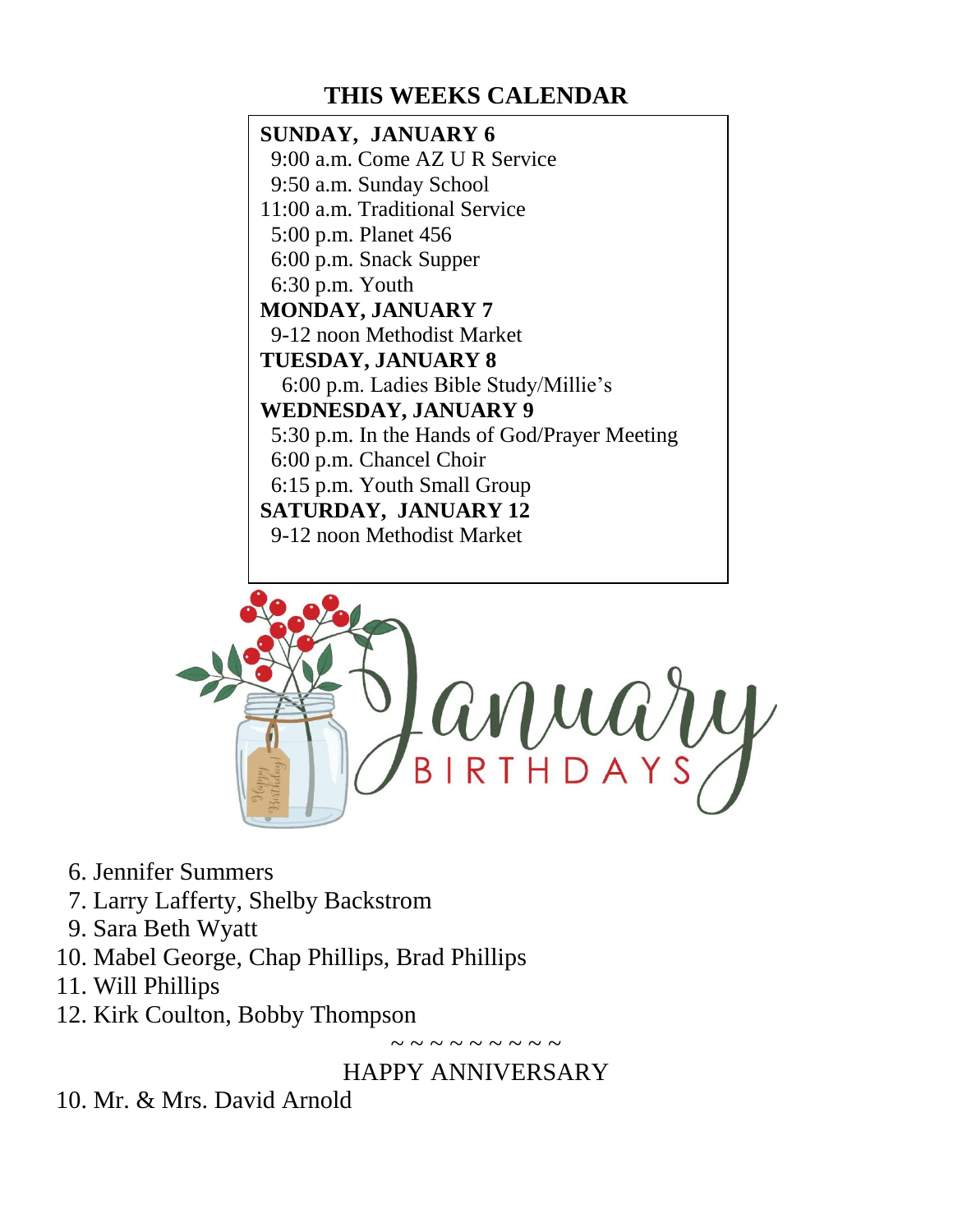

**Solid Ground Youth**

 This week in Sunday school, we will be studying from the book of Mark. The scripture comes from chapter 7 and the lesson is about jealous religious leaders who were trying to trick Jesus. Really? You can't trick Jesus. Nevertheless, they tried. The lesson that Jesus teaches is one for all of us. He doesn't want us to look good for others, He wants to change us from the inside out.

### **Sunday Night Youth**

 Solid Ground will be resuming this Sunday night in the youth basement. We will have supper in the Fellowship hall before moving to the youth room for Bible Study. We will begin a new 4-week series titled *"Perfectly Imperfect."*  Being patient is a very hard thing to do, especially in the world we live in today. God's timing is not always our timing, but we must learn to wait for Him.

## **Wednesday Night Small Group**

 Wednesday night small group will resume this Wednesday night, January 9<sup>th</sup>. We will begin a new series called #struggles. This series is about how we are bombarded by technology. We focus on social-media and compare our lives to the perfect posts of everyone else. Lesson one is titled "recovering contentment." We must learn to be content and happy with ourselves. No one is living a perfect life.

**Disciple Now** will be January 25-27. The theme this year is **Focus.** The cost is \$25 to attend. If you are planning on attending, please make sure to let Mrs. Tera know. Be on the look-out for sign-up.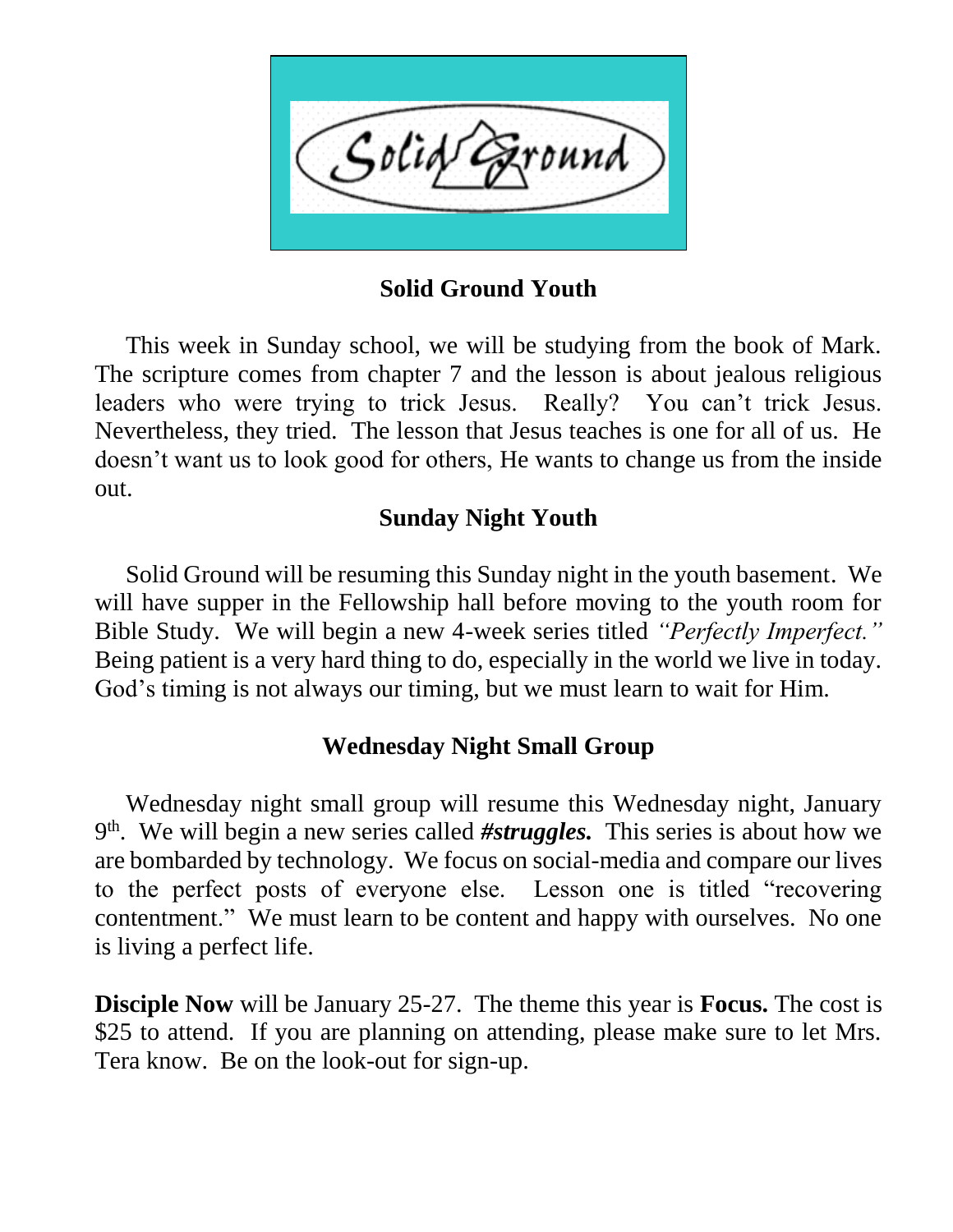# Children's Page



"God heals the brokenhearted and bandages their wounds."

Psalm 147:3



 During the month of December, we talked about the Christmas story. As we move into a new year, we will focus on the message of how Jesus was sent for everyone. He came to heal a broken world filled with broken people. This Sunday's lesson is about the Magi who were seeking a healer. They began a journey by following a star that led them to the Messiah.



Bible study will resume this Sunday night, January  $6<sup>th</sup>$ . We will meet at 5:00 p.m. and follow up with supper in the Fellowship Hall at 6:00 p.m. I can't wait to kick-off the New Year with you guys.

# Con**firmation:**

All 6<sup>th</sup> graders will begin Confirmation classes in mid-January. I will be getting in touch with you and your parents regarding all of this very soon.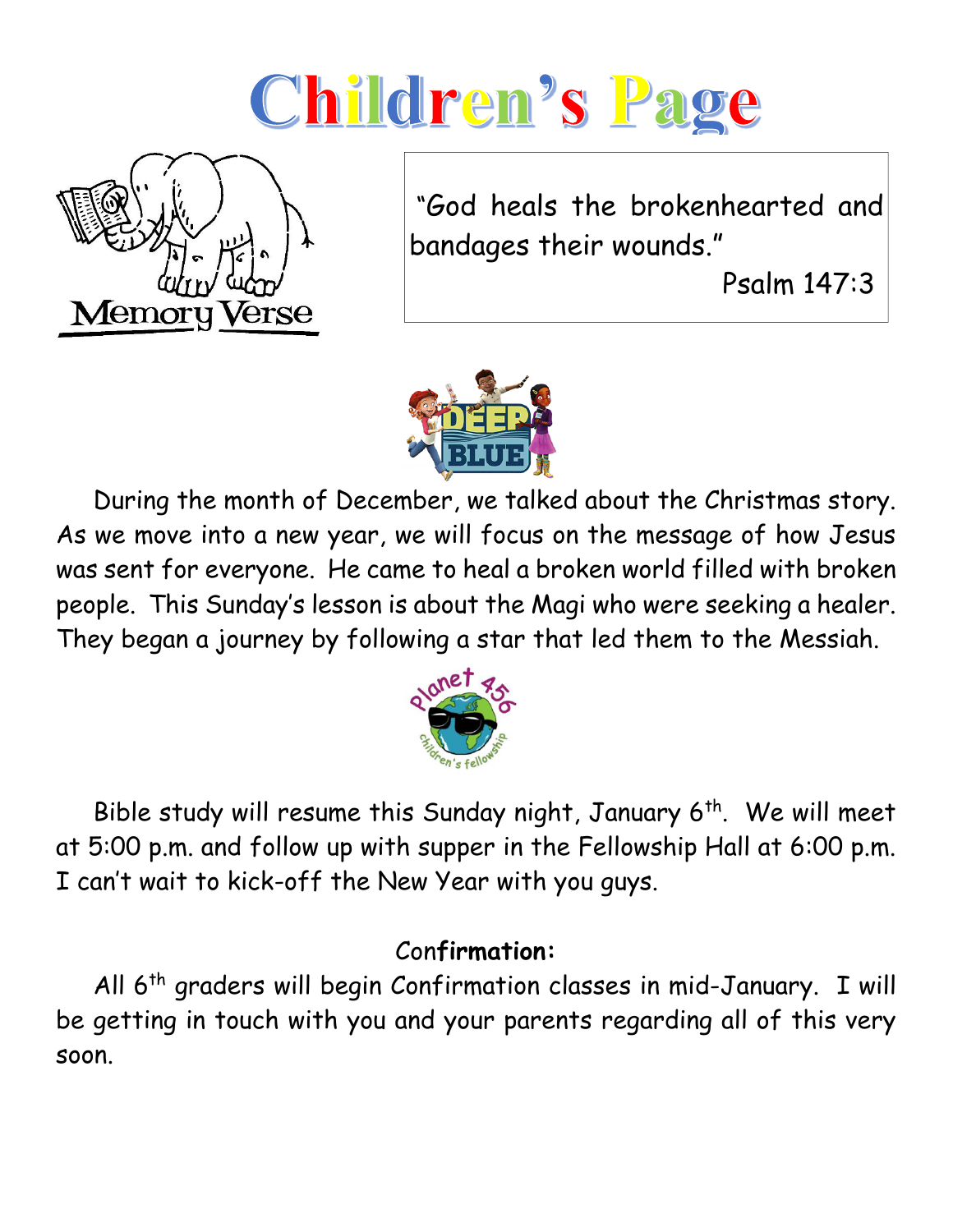These are just a few pictures of the children as they gathered for their Day of Christmas Cheer.